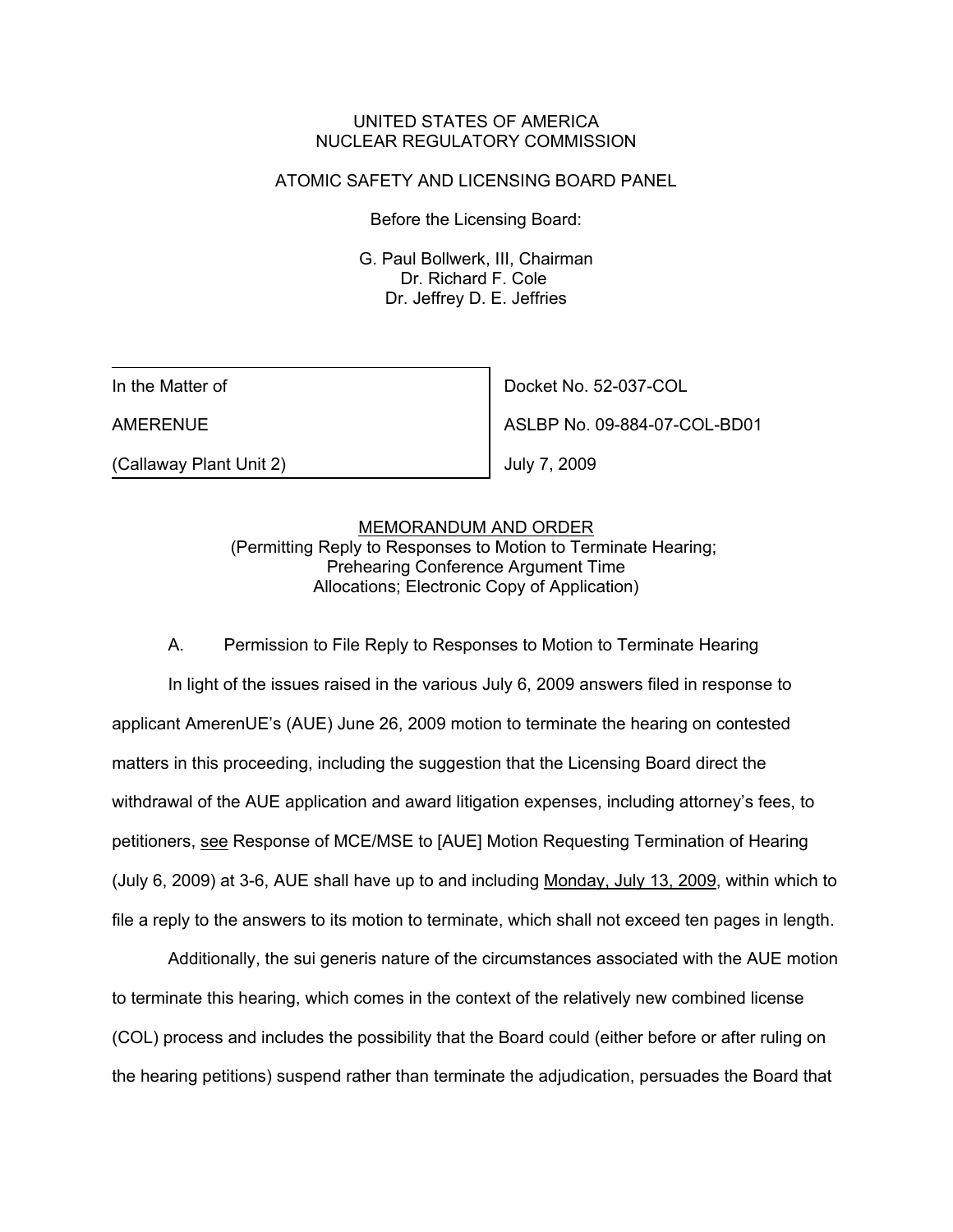the AUE motion should be one of the subjects explored during oral argument at the initial

prehearing conference scheduled for July 28, 2009.

B. Argument Order and Time Allocations

For the July 28 initial prehearing conference in this COL proceeding, which is scheduled

to begin at 9:00 a.m. Central Time (CT) at the Kent and Judith Mueller Student Center,

Westminister College, Fulton, Missouri, the order of argument for the various matters at issue

and the allocation of time for argument by participant counsel/representatives as to each of the

issues and/or contention groupings is outlined below:

- 1. Applicant AUE's June 26, 2009 motion to terminate the hearing  $(20/15/5)$ ;<sup>1</sup>
- 2. Admission of petitioner Missouri Office of the Public Counsel (MPC) as a 10 C.F.R. § 2.309(e) discretionary intervenor  $(10/5/5)$ ;<sup>2</sup>

 $2$  This time allocation designation (and those that follow) indicates the total argument time provided to each participant for the particular issue/contention or contention group, beginning with the petitioner involved in the issue/contention, applicant AUE, and the staff. Thus, the allocation "10/5/5" provides ten minutes for MPC, five minutes for AUE, and five minutes for the staff. For the issues or contentions in a group that is given a single time allocation (e.g., 4(a) below), each participant can decide how much of its total time allocation it wishes to use to present its argument regarding any single issue or contention in the group. Also, in the case of a petitioner, at the beginning of the argument regarding each individual matter or group, the petitioner (i.e., MPC for this issue) will be asked to specify how much of its total allotted time it wishes to reserve for rebuttal. Only one counsel/representative per participant will be permitted to make a presentation regarding any single matter or group.

Also in this regard, because the Public Service Commission of the State of Missouri (PSCM) has asked to participate only as an interested governmental entity pursuant to 10 C.F.R. § 2.315(c), it must await the admission of parties and contentions before being afforded a formal role in connection with any of the particular issues that might be admitted as (continued...)

<sup>&</sup>lt;sup>1</sup> This time allocation designation indicates the total argument time provided for AUE and each of the other two participants who filed answers to the AUE motion, beginning with AUE as the movant. Thus, the allocation "20/15/5" provides twenty minutes for AUE, fifteen minutes for joint petitioners Missouri Coalition for the Environment and Missourians for Safe Energy, and five minutes for the NRC staff. At the beginning of the argument on this matter, AUE will be asked to specify how much of its total allotted time it wishes to reserve for rebuttal. Only one counsel/representative per participant will be permitted to make a presentation regarding this item.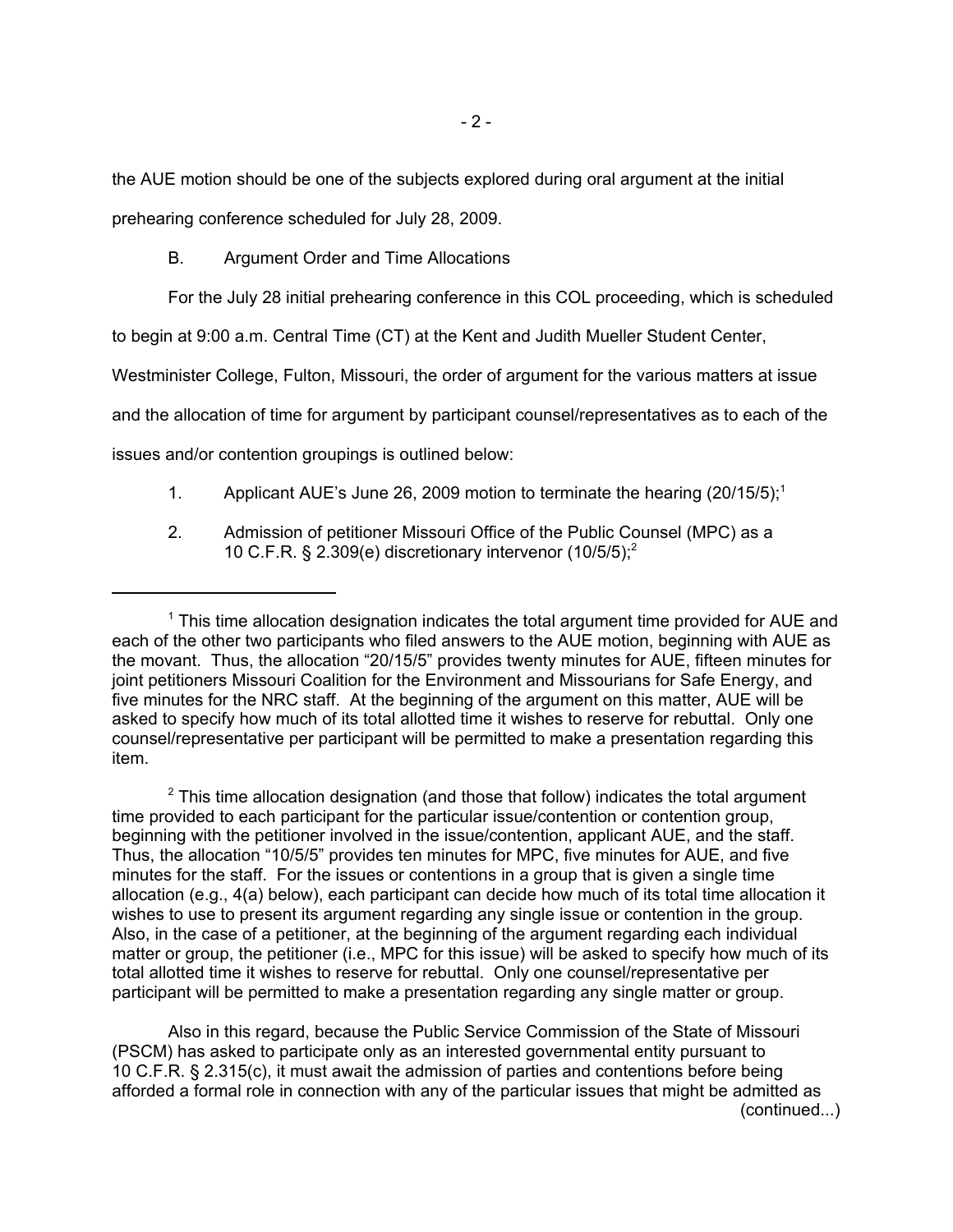- 3. Standing and admissibility of contention GA/A/FI-1 of petitioner Missourians Against Higher Utility Rates (MAHUR) (25/20/10);
- 4. The admissibility of the contentions of petitioners Missouri Coalition for the Environment and Missourians for Safe Energy (MCE/MSE), in the following sequence:
	- a. NEPA-1 and SAFETY-1 (formerly Contentions 1 and 2) (10/5/5);
	- b. NEPA-2 and NEPA-3 (formerly Contentions 3 and 4) (30/15/15);
	- c. NEPA-4 and NEPA-5 (formerly Contentions 5 and 6) (20/10/10);
	- d. NEPA-7 (formerly Contention 8) (10/5/5); and
	- e. NEPA-6, NEPA-8, MISC-1, NEPA-9 (formerly Contentions 7, 9, 10, and 11) (10/5/5).

In making their arguments, the participants should bear in mind that the members of the Licensing Board will have read their pleadings. As such, they should focus their presentations on the critical points in controversy as those issues have emerged as a result of the various participant filings.3

# C. Electronic Copy of COL Application for Callaway Plant Unit 2

The Licensing Board requests that applicant AUE send the Licensing Board members by postal or other delivery service (i.e., not through the agency's E-Filing system) copies of the publicly available portions of the AUE COL application for Callaway Plant Unit 2 in an electronic

<sup>&</sup>lt;sup>2</sup>(...continued)

contentions in the proceeding. Nonetheless, the Board encourages PSCM counsel to attend the hearing as they may, to the degree questions arise, be able to assist the Board during the prehearing conference to better understand, for instance, what have been described in the pleadings as the PSCM "integrated resource planning" process and the PSCM-administered "renewable portfolio standard."

 $3$  If any of the participants require any special audio/visual equipment for making their July 28 argument presentations (e.g., projector, screen), they should contact Licensing Board Panel information technology specialist Joseph Deucher ((301) 938-9638 or joseph.deucher@nrc.gov) and apprise him of those needs on or before Monday, July 13, 2009.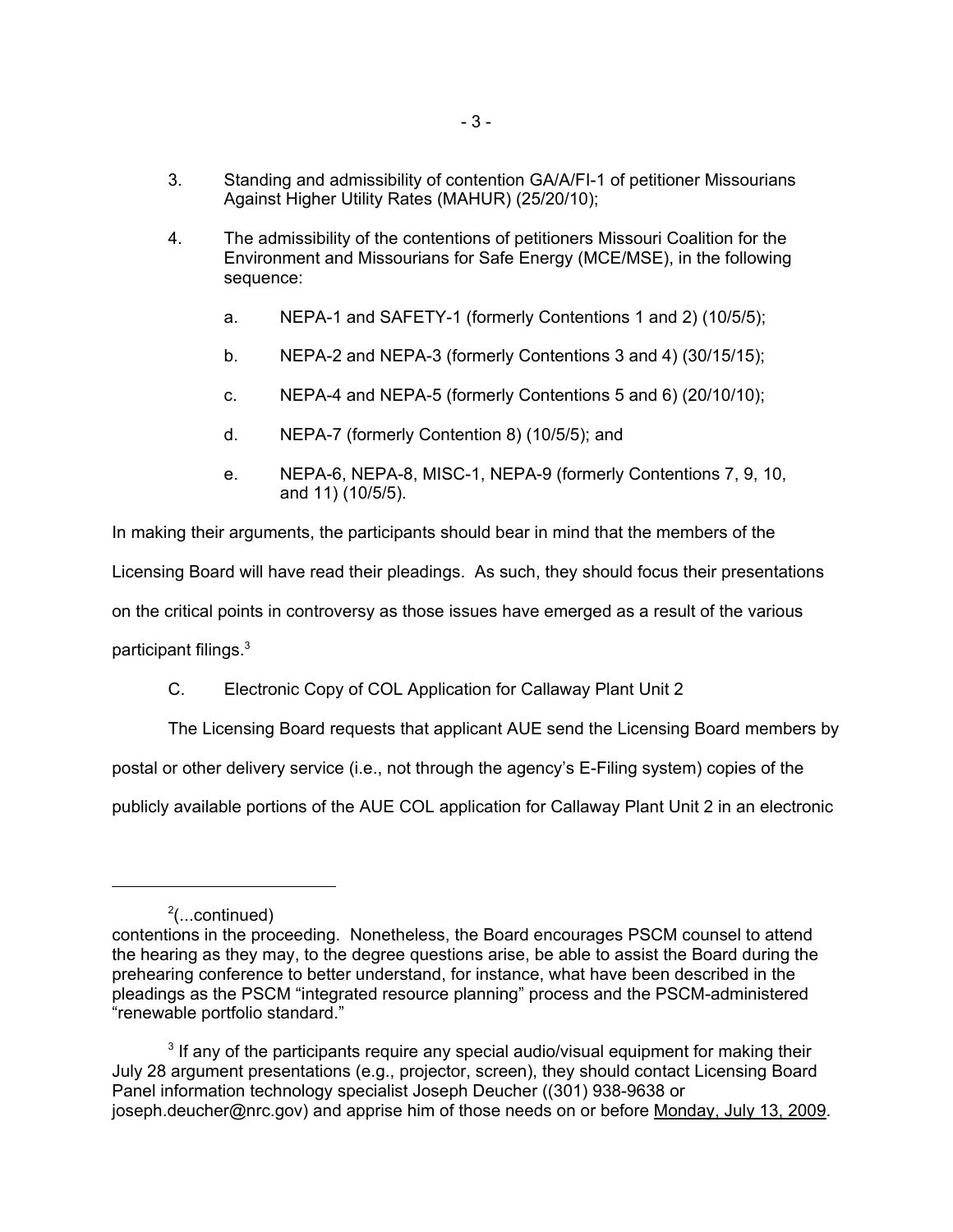format (DVD or CD).<sup>4</sup> To the degree practicable, the Board requests that the copies include active links that will allow quick access to major portions of the application through a central table of contents. The Board asks that the electronic copies be sent by a method that will allow the Board to receive them on or before Friday, July 17, 2009. Additionally, the Board asks that for any request received from the counsel/representative of any of the petitioners and/or the staff by AUE counsel on or before 4:30 p.m. Eastern Time on Monday, July 13, 2008, AUE provide to that participant by postal or other delivery service (i.e., not through the agency's

Atomic Safety and Licensing Board Panel U.S. Nuclear Regulatory Commission Third Floor, Two White Flint North 11545 Rockville Pike Rockville, MD 20852-2738

For Judge Jeffries, whatever delivery method is used, the copy should be sent to:

104 Torrey Pines Dr. Cary, North Carolina 27513-3437

Contact Number: 919-481-4578

<sup>&</sup>lt;sup>4</sup> The Board requests that three electronic copies of the application be sent to Board Chairman Bollwerk, and one copy be sent to Judge Jeffries. If sent by regular mail, the copies directed to Judge Bollwerk should be sent to the address used on the service list for this issuance. If sent by overnight or other expedited delivery method, the copies directed to Judge Bollwerk should be sent to the following address: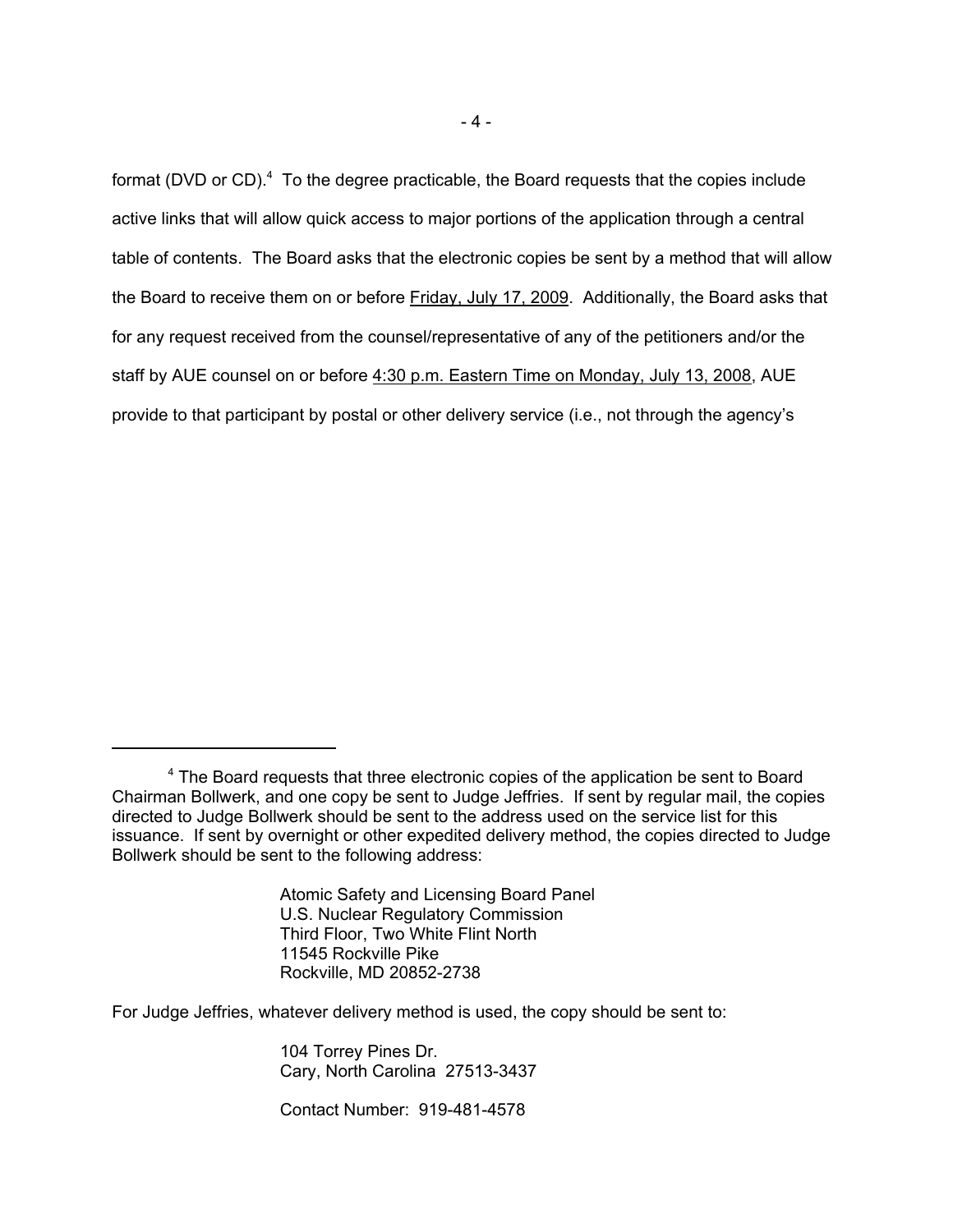E-Filing system) for receipt on or before Friday, July 17, 2009, an electronic copy of the Callaway COL application identical to that provided to the Board.

It is so ORDERED.

FOR THE ATOMIC SAFETY AND LICENSING BOARD<sup>5</sup>

*/RA/*  G. Paul Bollwerk, III **CHAIRMAN** 

Rockville, Maryland

July 7, 2009

<sup>&</sup>lt;sup>5</sup> Copies of this memorandum and order were sent this date by the agency's E-Filing system to counsel for (1) applicant AUE; (2) petitioners MCE/MSE, MAHUR, PSCM, and MPC; and (3) the staff.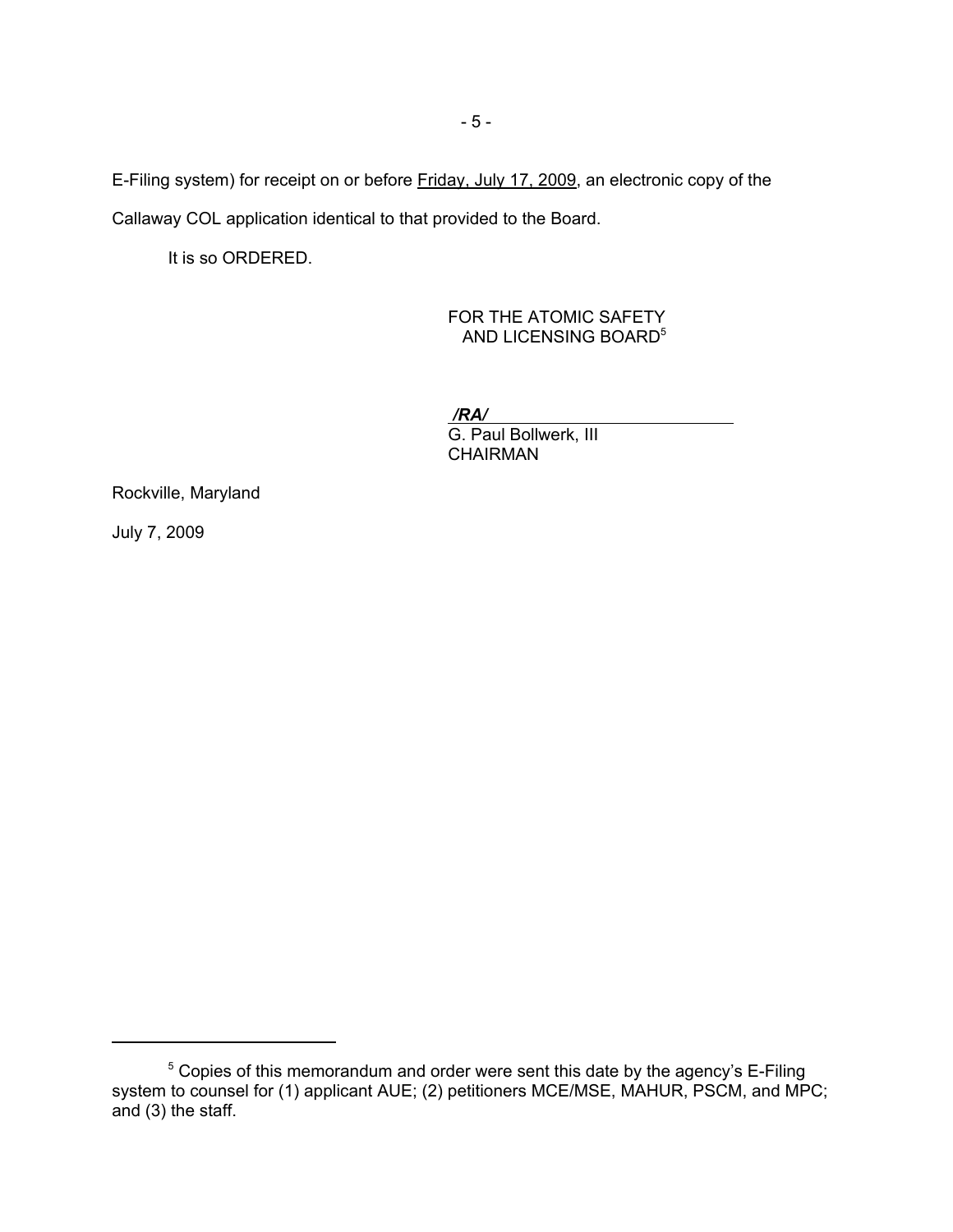## UNITED STATES OF AMERICA NUCLEAR REGULATORY COMMISSION

In the Matter of )

UNION ELECTRIC COMPANY D/B/A AmerenUE

) and the contract of  $\mathcal{L}$ 

 $)$ 

(Callaway Power Plant, Unit 2) )

 $)$ (Combined License) )

## CERTIFICATE OF SERVICE

I hereby certify that copies of the foregoing LB MEMORANDUM AND ORDER (PERMITTING REPLY TO RESPONSES TO MOTION TO TERMINATE HEARING; PREHEARING CONFERENCE ARGUMENT TIME ALLOCATIONS; ELECTRONIC COPY OF APPLICATION) have been served upon the following persons by Electronic Information Exchange.

Office of Commission Appellate Adjudication U.S. Nuclear Regulatory Commission Washington, DC 20555-0001

E-mail: ocaamail@nrc.gov

Atomic Safety and Licensing Board Panel U.S. Nuclear Regulatory Commission Mail Stop - T-3 F23 Washington, DC 20555-0001

G. Paul Bollwerk ,Chair Administrative Judge E-mail: gpb@nrc.gov

Richard F. Cole Administrative Judge E-mail: richard.cole@nrc.gov

Jeffrey D.E. Jeffries Administrative Judge E-mail: jeffrey.jeffries@nrc.gov

Lauren Bregman, Law Clerk E-mail: lrb1@nrc.gov

U.S. Nuclear Regulatory Commission Office of the Secretary of the Commission Mail Stop O-16C1 Washington, DC 20555-0001

Docket No. 52-037-COL

Hearing Docket E-mail: hearingdocket@nrc.gov

Pillsbury Winthrop Shaw Pittman, LLP 2300 N Street, NW Washington, DC 20037-1122 Jay E. Silberg Robert B. Haemer Jason B. Parker Alison M. Crane Blake J. Nelson Stefanie M. Nelson Michael G. Lepre Counsel for the Applicant E-mail: jay.silberg@pillsburylaw.com E-mail: robert.haemer@pillsburylaw.com E-mail: jason.parker@pillsburylaw.com E-mail: alison.crane@pillsburylaw.com E-mail: blake.nelson@pillsburylaw.com E-mail: stefanie.nelson@pillsburylaw.com E-mail: michael.lepre@pillsburylaw.com